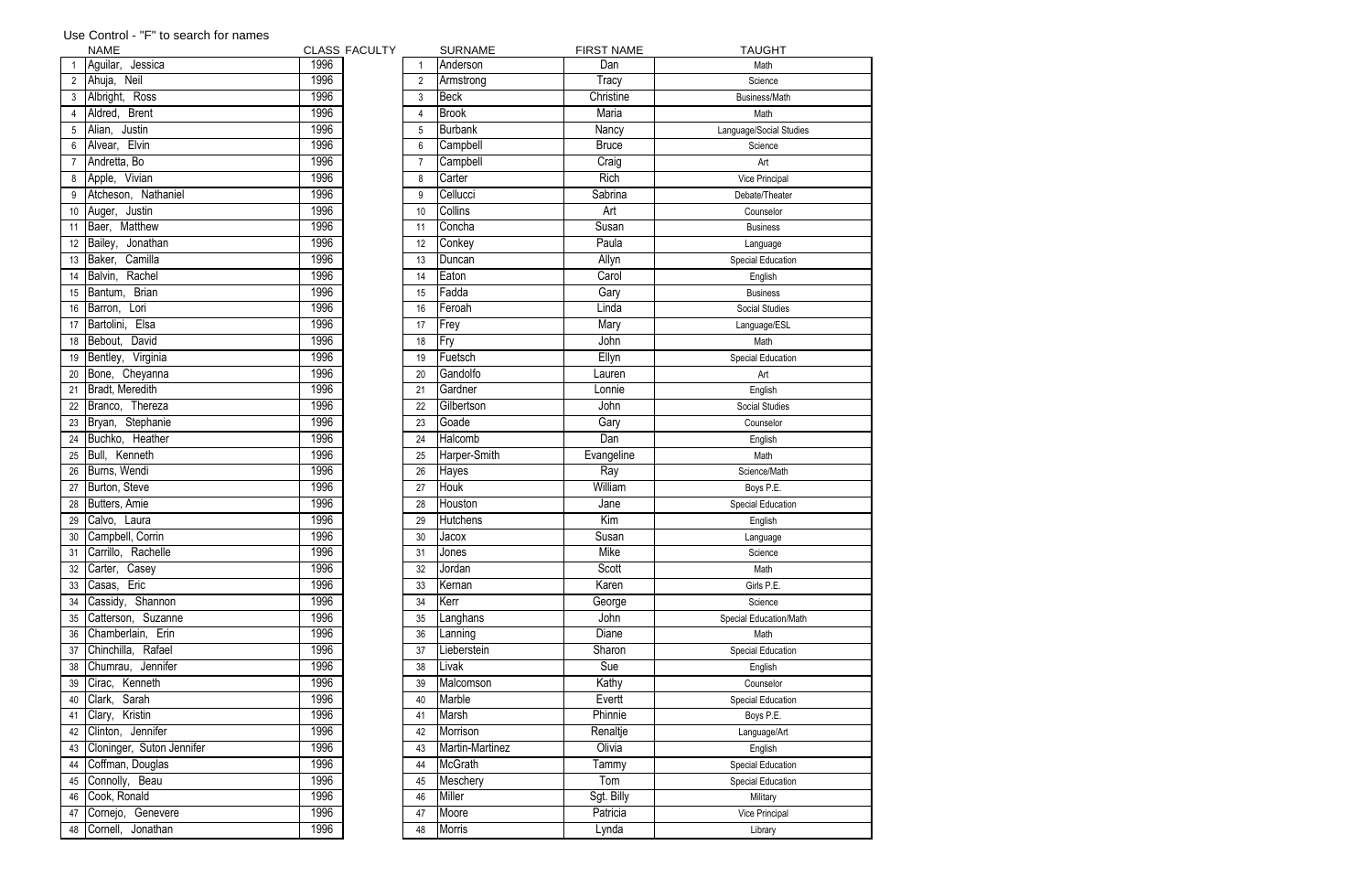| 49              | Correa.<br>Miriam    | 1996 | 49 | <b>Nails</b>     | Nancy              | Music                        |
|-----------------|----------------------|------|----|------------------|--------------------|------------------------------|
| 50              | Cortez,<br>Cortney   | 1996 | 50 | Neal             | Jack{John}         | Social Studies               |
| 51              | Cuenca, Julius       | 1996 | 51 | Ochs             | George             | Science                      |
| 52              | Custer, Jennifer     | 1996 | 52 | Opperman-Galeoto | Terry              | Counselor                    |
| 53              | Daggett, Danielle    | 1996 | 53 | Padgett          | Pete               | Boys P.E./Dirver's Education |
| 54              | Damon, Joshua        | 1996 | 54 | Penaluna         | Bill               | <b>Driver's Education</b>    |
| 55              | Davis, Christopher   | 1996 | 55 | Petre            | Joanne             | Language                     |
| 56              | Robin<br>Davis,      | 1996 | 56 | Quinlan          | Diane              | <b>Business</b>              |
| 57              | Demara, Kristin      | 1996 | 57 | Retterer         | Cathy              | <b>Social Studies</b>        |
| 58              | Dennis, Erica        | 1996 | 58 | Richter          | Paula              | Vice Principal               |
| 59              | DeWeese, Tara        | 1996 | 59 | Rillon           | Sgt. Mjr. Ronald   | Military                     |
| 60              | Dickson, Kim         | 1996 | 60 | Rippee           | Pat                | Science                      |
| 61              | Dill, Andrew         | 1996 | 61 | Robards          | Clyde              | Science                      |
| 62              | Dolan, Adam          | 1996 | 62 | Rod              | Laura              | <b>Special Education</b>     |
| 63              | Dolan, Shane         | 1996 | 63 | Rodrigue         | <b>Barbara</b>     | Girls P.E.                   |
| 64              | Dominguez, Mayra     | 1996 | 64 | Roegiers         | $\overline{T}$ ony | English                      |
| 65              | Donahue, Rachel      | 1996 | 65 | <b>Ross</b>      | Janet              | Principal                    |
| 66              | Dowdy, Kemp          | 1996 | 66 | Schnabel         | Lt. Col James      | Military                     |
| 67              | Drake, Michael       | 1996 | 67 | See              | Sharon             | English                      |
| 68              | Draper, Edward       | 1996 | 68 | Sera             | Natalie            | Special Education/ESL        |
| 69              | Dubuque, Jennifer    | 1996 | 69 | Slagle           | Mike               | Science                      |
| 70              | Dugger, Ryan         | 1996 | 70 | Southwell        | Marie              | English                      |
| 71              | Durney, Sarah        | 1996 | 71 | Spalka           | Monica             | Girls P.E./Health            |
| 72              | Dyches, Aaron        | 1996 | 72 | Stamps           | Craig              | <b>Special Education</b>     |
| 73              | Eddings, Joshua      | 1996 | 73 | Taylor           | Bill               | Math                         |
| 74              | Elcano, John         | 1996 | 74 | <b>Tripp</b>     | Carol              | English                      |
| 75              | Ellis, Christopher   | 1996 | 75 | Turney           | <b>Steve</b>       | Counselor                    |
| $\overline{76}$ | Faanes, Benjamin     | 1996 | 76 | Upton            | Ron                | English/Language             |
| 77              | Felten, Paul         | 1996 | 77 | Utter            | Ann-Marie          | English                      |
| 78              | Feroah, John         | 1996 | 78 | Vasconcelos      | Judy               | English                      |
|                 | 79 Fike, Aaron       | 1996 | 79 | Vinci            | Carl               | Special Education            |
|                 | 80 Fockler, Erin     | 1996 | 80 | Weldon           | Connie             | Home Economics               |
|                 | 81 Foradori, Angela  | 1996 | 81 | Wendt            | Sharon             | Math                         |
|                 | 82 Ford, Melissa     | 1996 | 82 | Whitely          | Barbara            | English                      |
| 83              | Frahman, Valerie     | 1996 | 83 | Wiseman          | Christine          | Language                     |
| 84              | Frallicciardi, Erika | 1996 | 84 | Woodward         | George             | Math                         |
| 85              | Francis, Jenny       | 1996 | 85 | Worthen          | William            | Science                      |
|                 | 86 Fromhart, Kristen | 1996 | 86 | Wycoff           | Mary               | <b>Social Studies</b>        |

| 49       | Correa, Miriam                     | 1996 |
|----------|------------------------------------|------|
| 50       | Cortez, Cortney                    | 1996 |
| 51       | Cuenca, Julius                     | 1996 |
| 52       | Custer, Jennifer                   | 1996 |
| 53       | Daggett, Danielle                  | 1996 |
| 54       | Damon, Joshua                      | 1996 |
| 55       | Davis, Christopher                 | 1996 |
| 56       | Davis, Robin                       | 1996 |
| 57       | Demara, Kristin                    | 1996 |
| 58       | Dennis, Erica                      | 1996 |
| 59       | DeWeese, Tara                      | 1996 |
| 60       | Dickson, Kim                       | 1996 |
| 61       | Dill, Andrew                       | 1996 |
| 62       | Dolan, Adam                        | 1996 |
| 63       | Dolan, Shane                       | 1996 |
| 64       | Dominguez, Mayra                   | 1996 |
| 65       | Donahue, Rachel                    | 1996 |
| 66       | Dowdy, Kemp                        | 1996 |
| 67       | Drake, Michael                     | 1996 |
| 68       | Draper, Edward                     | 1996 |
| 69       | Dubuque, Jennifer                  | 1996 |
| 70       | Dugger, Ryan                       | 1996 |
| 71       |                                    | 1996 |
| 72       | Durney, Sarah<br>Dyches, Aaron     | 1996 |
| 73       | Eddings, Joshua                    | 1996 |
| 74       | Elcano, John                       | 1996 |
| 75       | Ellis, Christopher                 | 1996 |
| 76       | Faanes, Benjamin                   | 1996 |
| 77       | Felten, Paul                       | 1996 |
| 78       | Feroah, John                       | 1996 |
|          | 79 Fike, Aaron                     | 1996 |
| 80       | Fockler, Erin                      | 1996 |
| 81       | Foradori, Angela                   | 1996 |
| 82       | Ford, Melissa                      | 1996 |
| 83       | Frahman, Valerie                   | 1996 |
| 84       | Frallicciardi, Erika               | 1996 |
|          | Francis, Jenny                     | 1996 |
| 85       | Fromhart, Kristen                  | 1996 |
| 86       | Fuentes, Emma                      | 1996 |
| 87       | Gabrielli, Joseph                  | 1996 |
| 88       | Galeoto, Michelle                  | 1996 |
| 89<br>90 | Gallegher, Heather                 | 1996 |
|          | Gantt, Robert                      | 1996 |
| 91       |                                    | 1996 |
| 92       | Garcia, Aubrey<br>Garcia, Hector   | 1996 |
| 93       |                                    | 1996 |
| 94       | Gardner, Copy<br>Gerber, Noah      | 1996 |
| 95       |                                    | 1996 |
| 96       | Ghymn, Eugene<br>Gibbons, Jennifer | 1996 |
| 97       |                                    | 1996 |
| 98       | Gibson, Derek                      |      |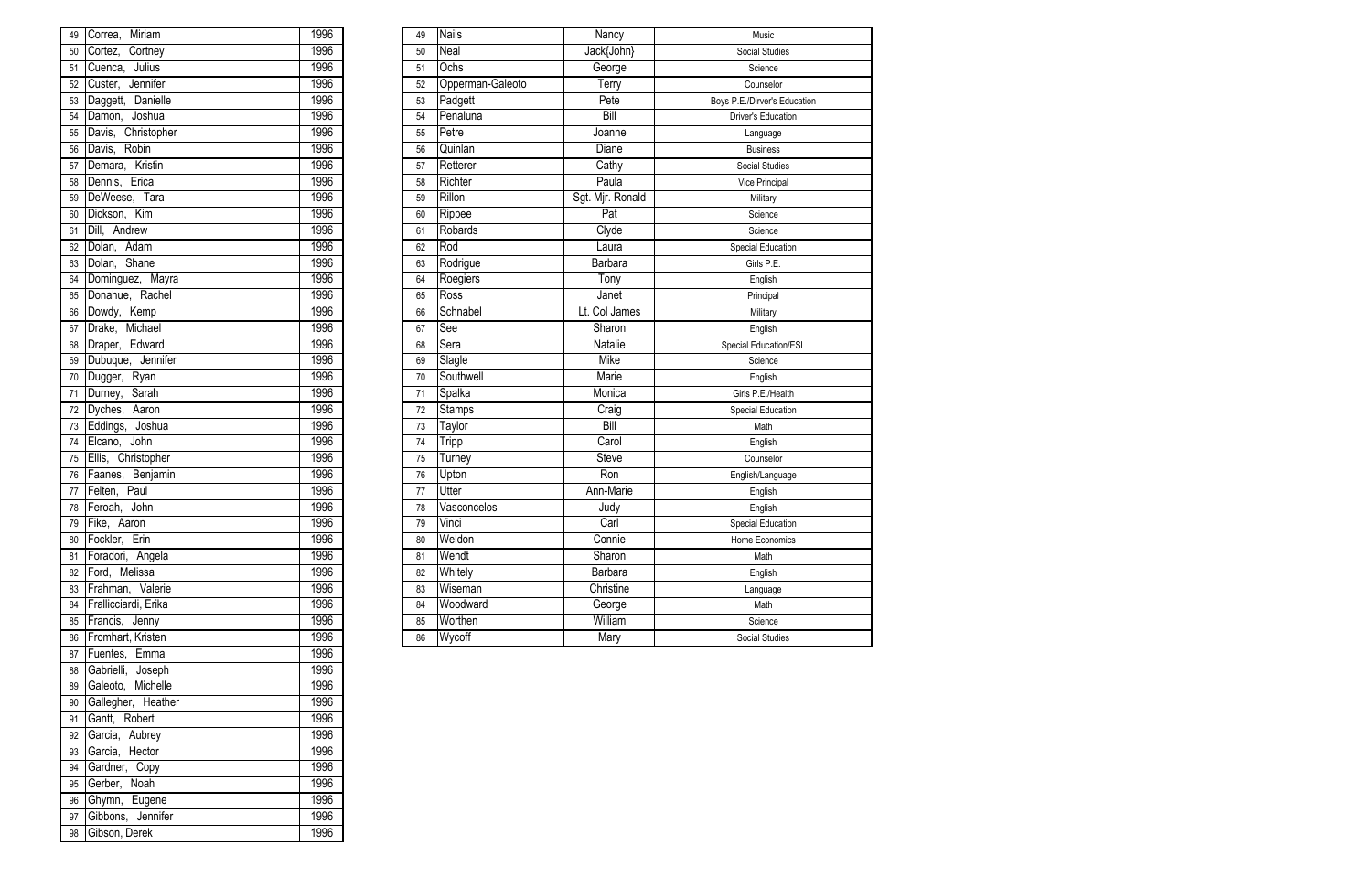| 99  | Gilbert, Melissa          | 1996 |
|-----|---------------------------|------|
| 100 | Giulani, Janae            | 1996 |
| 101 | Glass, Zachry             | 1996 |
|     | 102 Glassey, Brooke       | 1996 |
| 103 | Godfrey, Bracken          | 1996 |
| 104 | Goegg, Mindi              | 1996 |
| 105 | Goetze, Rori              | 1996 |
| 106 | Goodnight, Joseph         | 1996 |
|     | 107 Gordillio, Violeta    | 1996 |
|     | 108 Gore, Daniel          | 1996 |
| 109 | Gouvet, Lawrence          | 1996 |
| 110 | Grace, Jason              | 1996 |
|     | 111 Graham, Christine     | 1996 |
|     | 112 Gregory, Gaven        | 1996 |
|     | 113 Griener, Michael      | 1996 |
|     | 114 Griffith, Paul        | 1996 |
| 115 | Griss, Joseph             | 1996 |
| 116 | Guinan, Amy               | 1996 |
|     | 117 Gurzi, Jeremiah       | 1996 |
|     | 118 Gutierrez, Jose       | 1996 |
| 119 | Hall, Tamara              | 1996 |
|     | 120 Halley, John          | 1996 |
|     | 121 Hamilton, Jill        | 1996 |
|     | 122 Hamilton, Nicholas    | 1996 |
|     | 123 Hamor, Gretchen       | 1996 |
| 124 | Hancy, Dibble Florence M. | 1996 |
| 125 | Handke, Tyler             | 1996 |
|     | 126 Harland, Brent        | 1996 |
|     | 127 Harlow, Benjamin      | 1996 |
|     | 128 Harmon, Joshua        | 1996 |
|     | 129 Harper, Michelle      | 1996 |
| 130 | Harper, Todd              | 1996 |
| 131 | Harsh, Danielle           | 1996 |
| 132 | Heckman, Jacob            | 1996 |
| 133 | Heinrich, David           | 1996 |
| 134 | Helm, Nate                | 1996 |
| 135 | Hennessy, Ryan            | 1996 |
| 136 | Hesser, Michelle          | 1996 |
| 137 | Horn, Alyson              | 1996 |
| 138 | Horning, Neil             | 1996 |
| 139 | Horning, Angela           | 1996 |
| 140 | Horsley, Robert           | 1996 |
| 141 | Howe, Benjamin            | 1996 |
| 142 | Howe, Stephanie           | 1996 |
| 143 | Hoy, Timothy              | 1996 |
| 144 | Huber, Wendy              | 1996 |
| 145 | Hughes, Tawni             | 1996 |
| 146 | Hunter, Matthew           | 1996 |
| 147 | Huston, Angela            | 1996 |
|     | 148 Ibarra, Mario         | 1996 |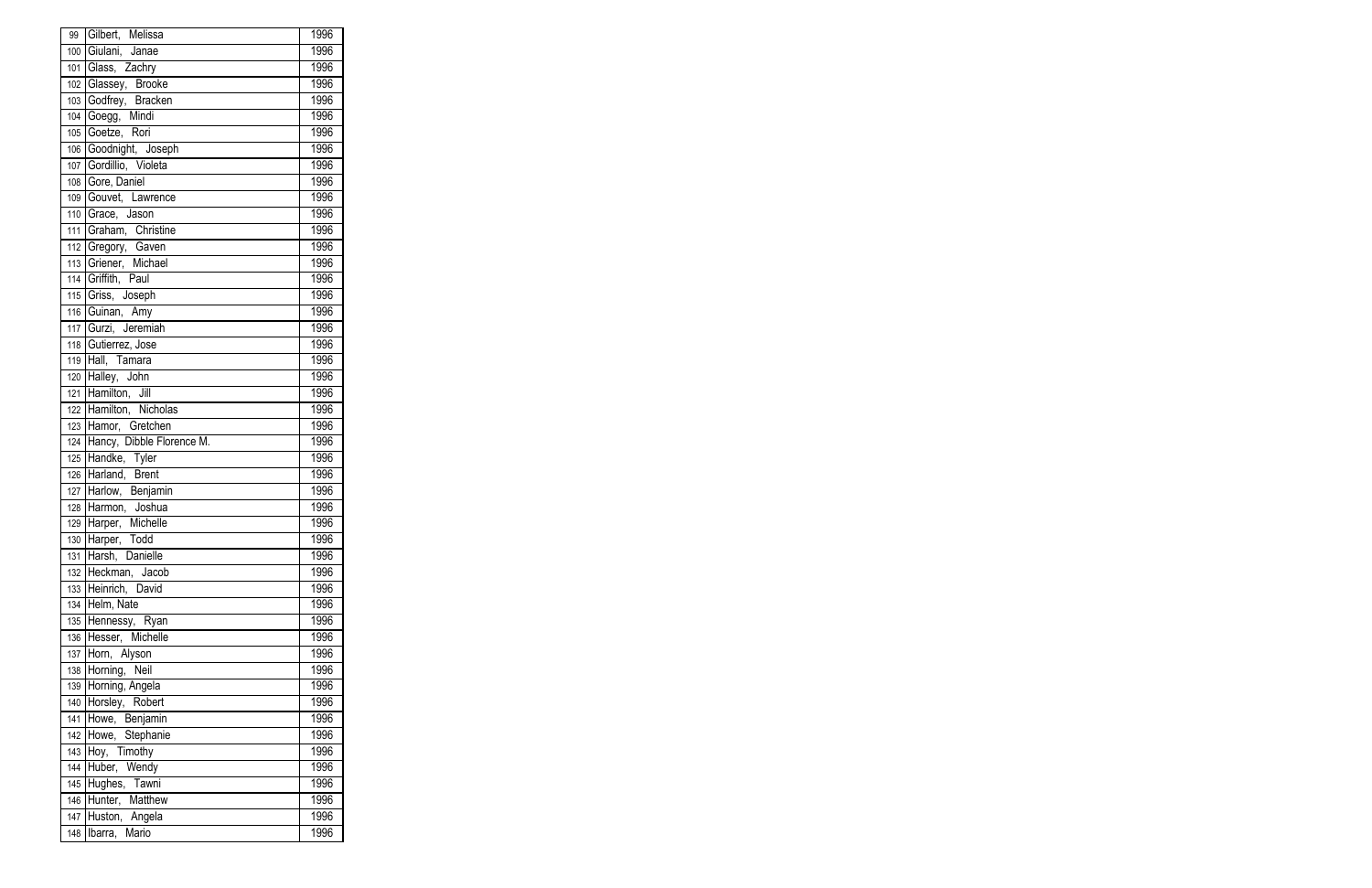|          | 149 Inda, Roarke            | 1996 |
|----------|-----------------------------|------|
| 150      | Ingalls, Andrew             | 1996 |
| 151      | Jacoby, Karnig              | 1996 |
| 152      | Jensen, Amy<br>Jensen, Erik | 1996 |
| 153      |                             | 1996 |
| 154      | Johnson, Kelsy              | 1996 |
| 155      | Johnson, Rebekah            | 1996 |
| 156      | Kadz, Lisa                  | 1996 |
|          | 157 Kahl, William           | 1996 |
|          | 158 Karamehmedovic, Vanda   | 1996 |
|          | 159 Kellers, Micah          | 1996 |
| 160      | Kelly, Timothy              | 1996 |
| 161      | Kestler, Kim                | 1996 |
|          | 162 Kieu, Luan              | 1996 |
|          | 163 King, Robert            | 1996 |
| 164      | Kinkle, Beth                | 1996 |
| 165      | Kinney, Christopher         | 1996 |
| 166      | Klebba, Benjamin            | 1996 |
| 167      | Kornbluth, Megan            | 1996 |
| 168      | Kuo, Ryan                   | 1996 |
| 169      | Lan, Christine              | 1996 |
|          | 170 Lancaster, Soren        | 1996 |
|          | 171 Lawrie, James           | 1996 |
|          | 172 Lazetich, Johnno        | 1996 |
|          | 173 Learner, Brett          | 1996 |
| -<br>174 | Lew, Jennie                 | 1996 |
|          | 175 Lewis, Rebecca          | 1996 |
|          | 176 Lirag, Venicio          | 1996 |
|          | 177 Livingston, Mark        | 1996 |
|          | 178 Lopez, Fermin           | 1996 |
|          | 179 Lopez, Karen            | 1996 |
| 180      | Lovett, Teneshelia          | 1996 |
| 181      | Lowes, Michael              | 1996 |
| 182      | Macauley, Doc               | 1996 |
| 183      | Maestretti, Jennifer        | 1996 |
| 184      | Marinaccio, Maria           | 1996 |
| 185      | Martinez, Andrew            | 1996 |
| 186      | Maupin, Ryan                | 1996 |
| 187      | Mayhall, Joel               | 1996 |
| 188      | Mc Cord, Richard            | 1996 |
| 189      | McCord, Scott               | 1996 |
| 190      | McElfresh, Jason            | 1996 |
| 191      | McFarland, Melinda          | 1996 |
| 192      | McKenzie, Megan             | 1996 |
| 193      | McKillip, Jeffrey           | 1996 |
| 194      | Meacham, Melissa            | 1996 |
| 195      | Melendrez, Agustin          | 1996 |
| 196      | Menahem, Yael               | 1996 |
|          | 197 Mentaberry, Michael     | 1996 |
|          | 198 Metzker, Nathan         | 1996 |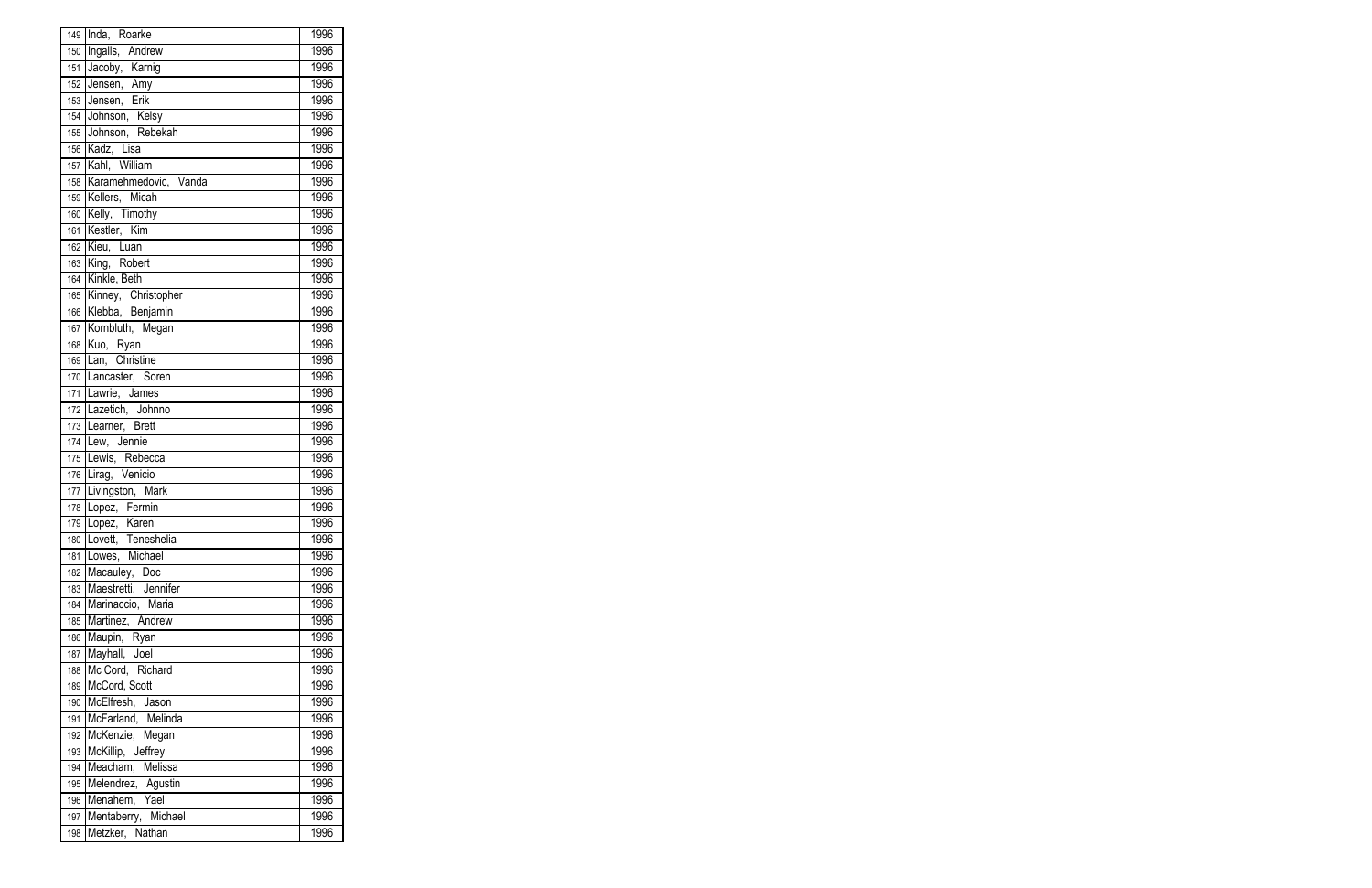|     | 199 Meyer, Frances  | 1996         |
|-----|---------------------|--------------|
| 200 | Michelson, Sunny    | 1996         |
| 201 | Miller, Soma        | 1996         |
| 202 | Moghadam, Kourosh   | 1996         |
| 203 | Moore, Devlon       | 1996         |
| 204 | Moore, Thomas       | 1996         |
| 205 | Mora, Alejandra     | 1996         |
| 206 | Murdock, Scott      | 1996         |
| 207 | Nowack, Kevin       | 1996         |
| 208 | Ocean, Kaity        | 1996         |
| 209 | Ochs, Alyssa        | 1996         |
| 210 | Ohlinger, Kathrin   | 1996         |
| 211 | Olsen, David        | 1996         |
| 212 | Opperman, Paul      | 1996         |
| 213 | Ordaz, Arthur       | 1996         |
| 214 | Orgill, Gregory     | 1996         |
| 215 | Osborne, Steven     | 1996         |
| 216 | Oshiro, Nicole      | 1996         |
| 217 | Osuna, Andy         | 1996         |
|     | 218 Page, Karen     | 1996         |
| 219 | Panelli, Jon        | 1996         |
| 220 | Parkyn, Heather     | 1996         |
| 221 | Payton, Mary        | 1996         |
| 222 | Pena, Jose          | 1996         |
| 223 | Pharris, Michael    | 1996         |
| 224 | Pinedo, Reynaldo    | 1996         |
| 225 | Pintek, Andreas     | 1996         |
| 226 | Priddy, Jamie       | 1996         |
| 227 | Quaglieri, Michael  | 1996         |
| 228 | Quinlan, Ryan       | 1996         |
| 229 | Quiroz, Elizabeth   | 1996         |
| 230 | Quispe, Carlos      | 1996         |
| 231 | Rae, Cheryl         | 1996         |
| 232 | Ramelli, Jamie      | 1996         |
| 233 | Ramseth, Michael    | 1996         |
| 234 | Records, Allison    | 1996         |
| 235 | Reltzher, Nathan    | 1996         |
| 236 | Reuther, Patrick    | 1996         |
| 237 | Richey, Anthony     | 1996         |
| 238 | Roberts, Carolyn    | 1996         |
| 239 | Rodriguez, Danielle | 1996         |
| 240 | Roesler, Tammy      | 1996         |
| 241 | Rogers, Benjamin    | 1996         |
|     | Rose, Kristin       | 1996         |
| 242 |                     | 1996         |
| 243 | Rose, Sara          |              |
| 244 | Rose, Tiffany       | 1996<br>1996 |
| 245 | Rowland, Jennifer   |              |
| 246 | Russell, Laurie     | 1996         |
| 247 | Ryan, Thomas        | 1996         |
| 248 | Salcedo, Jojiet     | 1996         |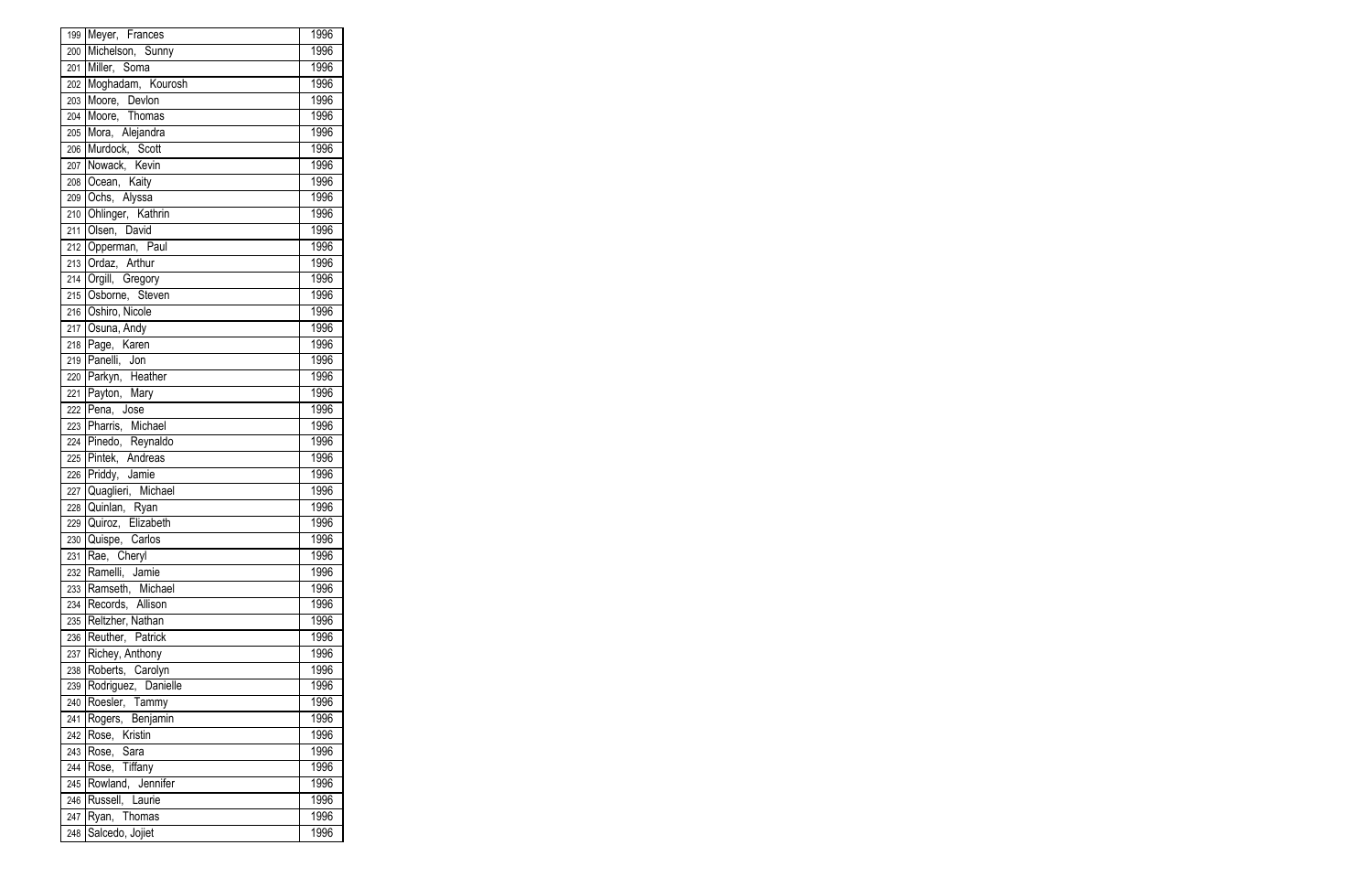|     | 249 Sande IV, John P.     | 1996 |
|-----|---------------------------|------|
| 250 | Sasz, Eric                | 1996 |
| 251 | Savage, Russell           | 1996 |
| 252 | Schiff, Matthew           | 1996 |
| 253 | Schimelfening, Kimberlee  | 1996 |
|     | 254 Schively, Owen        | 1996 |
| 255 | Schutts, Matthew          | 1996 |
| 256 | Sears, Asher              | 1996 |
| 257 | Segura, Juana             | 1996 |
| 258 | Shunway, Darlene          | 1996 |
| 259 | Simmons, Rachel           | 1996 |
| 260 | Simpson, Stacy            | 1996 |
| 261 | Slavin, Michael           | 1996 |
| 262 | Smith, Lawrence           | 1996 |
| 263 | Smith, Lindsay            | 1996 |
| 264 | Smith, Sarah              | 1996 |
| 265 | Smith, Tobin              | 1996 |
| 266 | Snider, Tarah             | 1996 |
| 267 | Sorensen, Brian           | 1996 |
|     | 268 Soumbeniotis, Michael | 1996 |
| 269 | Spinelli, Christopher     | 1996 |
| 270 | Strand, David             | 1996 |
| 271 | Stratton, Troy            | 1996 |
|     | 272 Sullivan, Joseph      | 1996 |
|     | 273 Sutton, Jennifer      | 1996 |
| 274 | Tew, Janet                | 1996 |
| 275 | Thierry, Joseph           | 1996 |
|     | 276 Thompson, Lee         | 1996 |
| 277 | Thompson, Rian            | 1996 |
| 278 | Thompson, Lee             | 1996 |
|     | 279 Toftdahl, Heidi       | 1996 |
| 280 | Trainer, Catherine        | 1996 |
| 281 | Tulfo, Janesville         | 1996 |
| 282 | Turner, Rene              | 1996 |
| 283 | Uaine, Teisi              | 1996 |
| 284 | Vanderhoof, Derek         | 1996 |
| 285 | Velazquez, Sara           | 1996 |
| 286 | Vitense, Jeffrey          | 1996 |
| 287 | Vollmer, Mark             | 1996 |
| 288 | Wagner, Brenda            | 1996 |
| 289 | Walker, Catherine         | 1996 |
| 290 | Wallace, Jennifer         | 1996 |
| 291 | Wallace, Kathryn          | 1996 |
| 292 | Walter, Andrea            | 1996 |
| 293 | Waltman, Jaime            | 1996 |
| 294 | Walton, Sonja             | 1996 |
| 295 | Wanco, Dustin             | 1996 |
| 296 | Warner, Sarah             | 1996 |
| 297 | Webb, Deborah             | 1996 |
|     |                           |      |